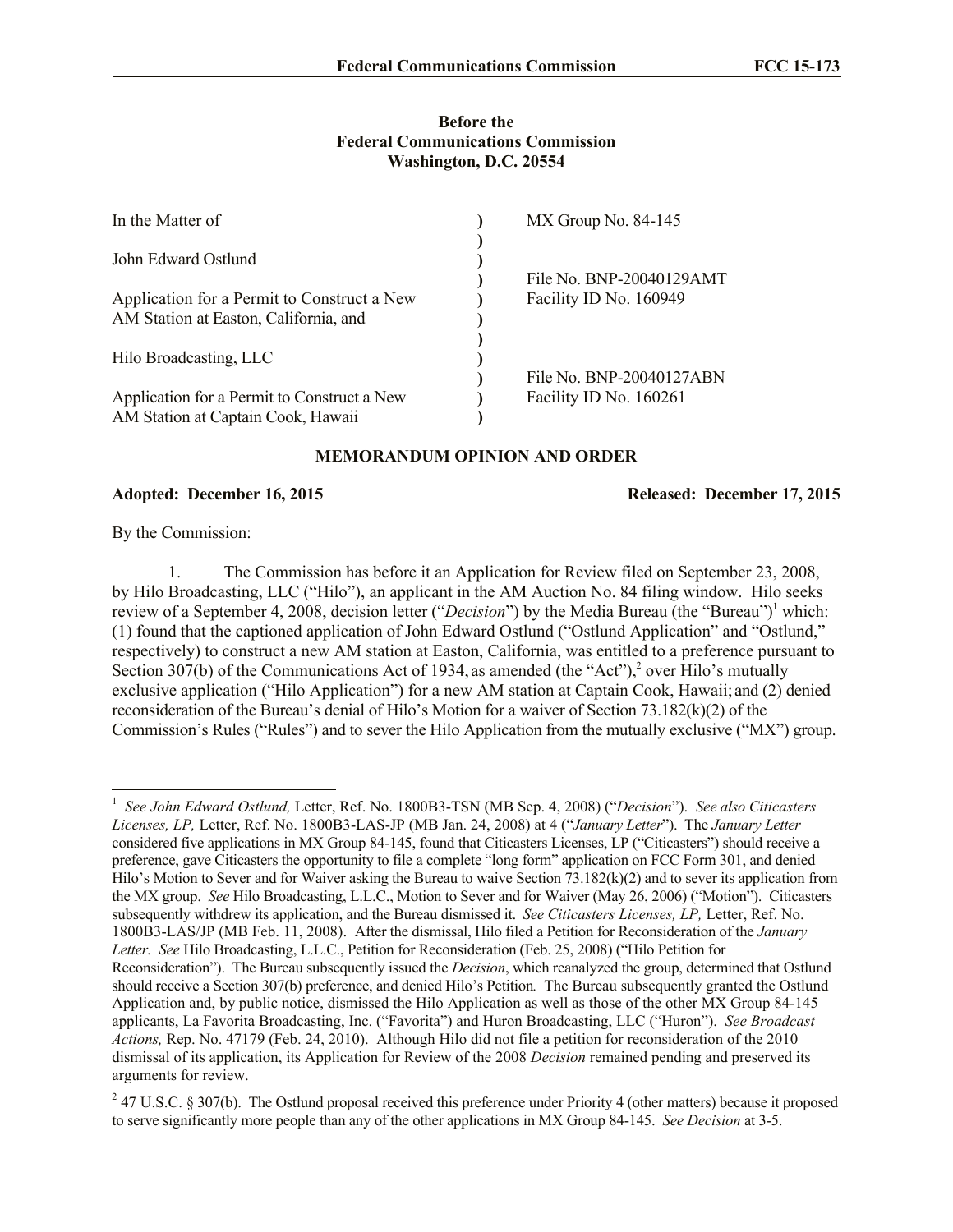Upon consideration of the Application for Review and the entire record, for the reasons discussed below, we affirm the *Decision*.

2. We affirm the Bureau's conclusion that Hilo did not provide a sufficient basis for a waiver of Section 73.182(k)(2) of the Rules to extricate its application from the MX group. The staff properly treated the Hilo Application as mutually exclusive in MX Group 84-145 because it was in technical conflict with the prevailing Ostlund Application.<sup>3</sup> Hilo sought a waiver of a core technical rule upon which the determination of mutual exclusivity and our competitive bidding regime is based. While Hilo's waiver request relied on the claim that the degree of overlap between its proposal and that proposed in the Ostlund Application was *de minimis*, 4 grant of the waiver would undermine our procedures for eliminating mutual exclusivity. Rule waivers in this context are not liberally entertained.<sup>5</sup> As we have explained, we have carefully calibrated a set of procedures to reduce the incidence of mutual exclusivity in a broadcast auction filing window, while remaining faithful to Congress's direction in Section 309(j) of the Act that the Commission use competitive bidding as its primary commercial licensing scheme.<sup>6</sup>

3. Hilo failed to act within the period established for settlements and technical amendments to resolve mutual exclusivities; instead, seven months later, it filed "an extra-procedural motion to resolve the mutual exclusivity through a waiver of the interference limits."<sup>7</sup> The Commission has previously concluded, and we do so again here, that "our duty to preserve the integrity of the auction process requires the certain and strict application of the auction rules" and that it would be fundamentally unfair to do otherwise.<sup>8</sup> As the Commission has explained, it is fundamentally unfair to selectively allow an applicant to obtain a construction permit outside the auction process, while requiring all similarly situated applicants to comply with our competitive bidding rules.<sup>9</sup> Unsuccessful applicants in the AM broadcast service may reapply in a future auction filing window, but a waiver of the procedures for eliminating mutual exclusivity disserves such future applicants. Future proposals could be adversely affected

 $\overline{\phantom{a}}$ 

<sup>3</sup> *See* 47 C.F.R. § 73.182(k)(2). *See also Nelson Enterprises, Inc.*, Memorandum Opinion and Order, 18 FCC Rcd 3414, 3418 (2003) (nighttime interference between AM applicants makes them mutually exclusive without regard to whether applicants are willing to accept the interference); *see also Policies to Promote Rural Radio Service and to Streamline Allotment and Assignment Procedures*, Second Report and Order, 26 FCC Rcd 2556, 2582-83 (2011) ("*Rural Radio*") (codifying the *Nelson Enterprises* policy by explicitly providing that Section 73.182(k) interference standards are applicable in determining nighttime mutual exclusivity between AM applications filed in the same window and finding the policy consistent with Section 307(b)).

<sup>4</sup> *See* Hilo Application for Review at 11-12. *See also* Motion at 3-4.

<sup>5</sup> *See Robert E. Combs,* Memorandum Opinion and Order, 19 FCC Rcd 13421, 13426 (2004) ("*Combs*") ("we do not liberally entertain rule waivers seeking to extricate certain applications from MX groups, in order to potentially maximize the number of application grants").

<sup>&</sup>lt;sup>6</sup> *Id. See* 47 C.F.R. § 73.5002(d) (period for filing settlements or technical amendments to eliminate mutual exclusivities); *AM Auction No. 84 Mutually Exclusive Applications Subject to Auction, Settlement Period Announced for Certain Mutually Exclusive Application Groups, September 16, 2005 Deadline Established for Section 307(b) Submissions,* Public Notice, 20 FCC Rcd 10563 (MB 2005) (MX Group 84-145 eligible for settlement) ("*Auction No. 84 Public Notice"*), *deadline extended, Auction No. 84 Settlement Period and Section 307(b) Submission Deadline Extended to October 31, 2005,* 20 FCC Rcd 14492 (MB 2005).

<sup>&</sup>lt;sup>7</sup> See January Letter at 4 (explaining that Hilo failed to pursue our "already liberal procedures" for settlements or technical amendments to resolve mutual exclusivities in the AM auction context).

<sup>8</sup> *Combs,* 19 FCC Rcd at 13426. *See also January Letter* at 4 (the "potential prejudice to applicants that have followed the auction procedures and rules particularly weighs against the grant of Hilo's request").

<sup>9</sup> *See* C*ombs,* 19 FCC Rcd at 13426.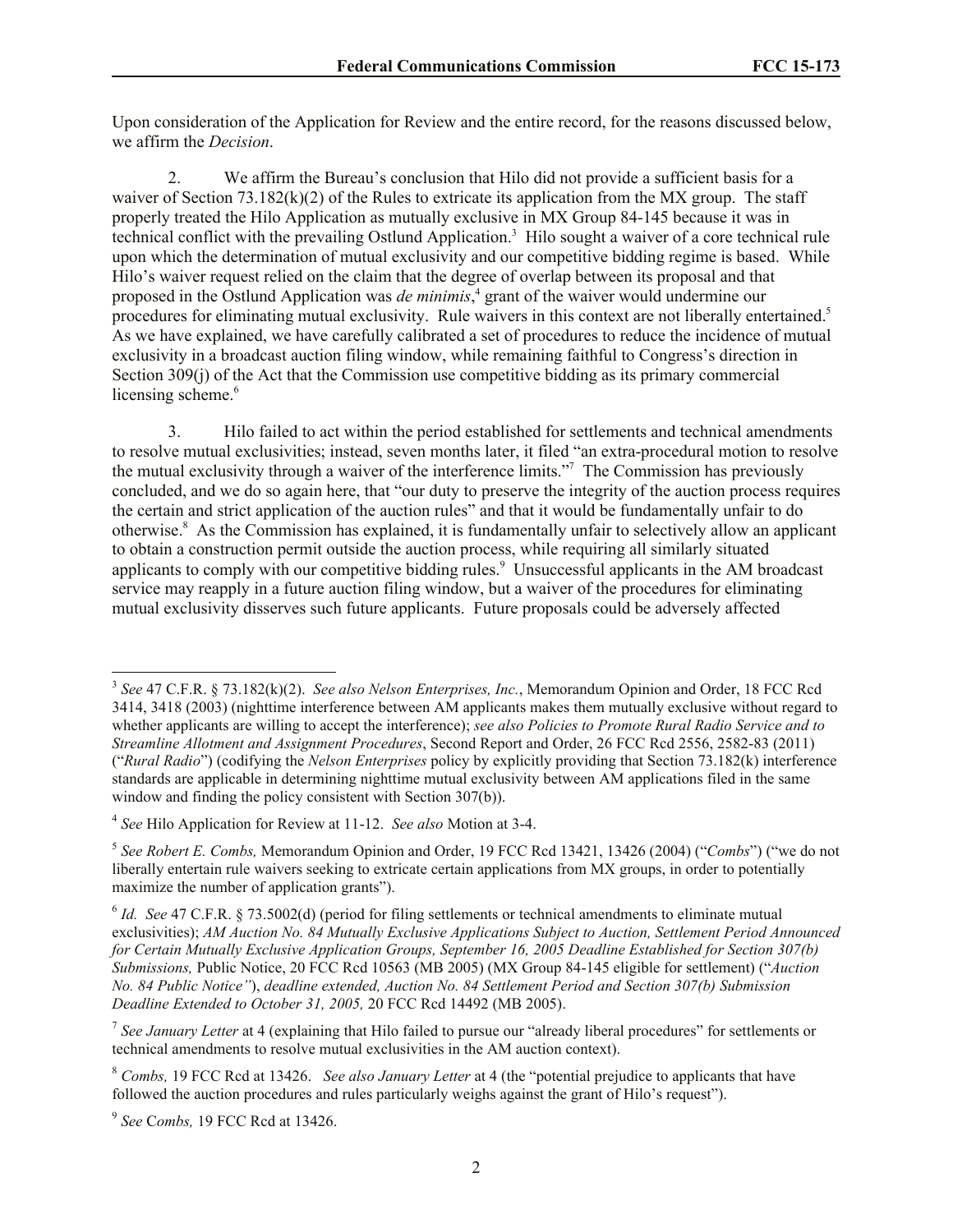because, by granting such a waiver, we would effectively exempt other parties from the auction process in an earlier filing window and remove that spectrum from the future window.<sup>10</sup>

4. We also reject Hilo's claim that the Bureau was compelled under a "multiple-station grant preference policy" to grant the Hilo Application and one of the other applications from the MX group, rather than selecting only a single application.<sup>11</sup> The pertinent Section 307(b) standard, applied to this MX group and in effect for many decades, has no such mandate to grant as many applications as possible.<sup>12</sup> Hilo fails to cite a single case decided pursuant to the currently applicable Section 307(b) comparative analysis which resulted in multiple grants from an MX group. Nor does Hilo address Commission cases that stand for the opposite proposition.<sup>13</sup> Although, as Hilo notes, the Commission sometimes chose to grant multiple applications many years ago when analyzing applications in comparative hearings, such action occurred under different standards at a time when overall service levels were much lower.<sup>14</sup> Such a policy would be undesirable in the current non-hearing process, for a radio service that has matured.<sup>15</sup> In the Commission's most recent opportunity to revisit and adjust the nonhearing Section 307(b) comparative process for AM auction applicants, the Commission did not propose or consider in any way a Section 307(b) standard that could include multiple grants.<sup>16</sup>

<sup>12</sup> *See Revision of FM Channel Assignment Policies and Procedures,* Second Report and Order, 90 FCC 2d 88, 91- 92 (1982) (simplifying Section 307(b) FM analyses to the current four priorities), *extended to AM analyses, Alessandro Broadcasting,* Decision, 99 FCC 2d 1, 6 (Rev. Bd. 1984). Hilo provides no basis for its assertion that these priorities are "not decisional in this case." Hilo Application for Review at 8 n.5. The Bureau specifically stated that these priorities would be applied in Auction No. 84. *Auction No. 84 Public Notice*, 20 FCC Rcd at 10565.

<sup>13</sup> Hilo Application for Review at 9. *See Combs*, 19 FCC Rcd at 13427-28 (explaining that applicant "does not present any case authority for the proposition that Section 307(b) mandates grant of multiple applications in all cases"); *Peoples Network, Inc., Memorandum Opinion and Order*, 19 FCC Rcd 11658, 11658, para. 3 n.13 (2004) (rejecting the argument that a "combination of proposals" must be awarded when there is a Section 307(b) analysis involving several applications).

<sup>14</sup> See Hilo Application for Review at 9 (citing comparative hearing cases, all over 30 years old, in which the Commission granted more than one application after undertaking the standard of review applicable at that time). For example, the most recent case that Hilo cites was decided under a different standard that favored multiple grants to introduce new service to underserved communities. *See Archilla-Marcocci Spanish Radio Co.,* Decision, 101 FCC 2d 522, 526 (Rev. Bd. 1985) (*Archilla-Marcocci)* (considering such no-longer-used factors as provision of local aural services to "as many independent communities as possible"). Moreover, the facts of *Archilla-Marcocci* - - grant of three applications to provide a first local transmission service to small rural communities over a single application to provide a first local transmission service to a suburb of a major metropolitan area -- are easily distinguishable from the Priority 4 case at hand, involving communities well-served by existing stations.

<sup>15</sup> *See supra* n.13 and para. 3 (need for strict application of auction rules and rejecting multiple grant approach).

 $\overline{\phantom{a}}$ <sup>10</sup> *See id*.

<sup>11</sup> Hilo Application for Review at 9; *see id*. at 7-11. In its Petition for Reconsideration of the *January Letter*, Hilo claimed that when the Bureau granted a dispositive Section 307(b) preference to Citicasters in the *January Letter*, it should have also granted the Hilo application since it was not mutually exclusive with Citicasters, thereby allowing for multiple grants. *See* Hilo Petition for Reconsideration at 5-6. *See also* Hilo Application for Review at 5-6, 7-8. This issue was rendered moot by the withdrawal and dismissal of the Citicasters application and subsequent selection of the Ostlund Application. *See Decision* at 5. *See also supra* n.1. In its Application for Review, Hilo claims that, rather than granting a dispositive Section 307(b) preference to only Ostlund in the *Decision*, the Bureau should have granted both the Hilo Application and any of the other applications that were not mutually exclusive with Hilo, thereby allowing for multiple grants. *See* Hilo Application for Review at 10-11.

<sup>16</sup> *See Policies to Promote Rural Radio Service and to Streamline Allotment and Assignment Procedures,* Second Report and Order, 26 FCC Rcd 2556, 2572-75 (2011), *clarified,* Second Order on Recon., 27 FCC Rcd 12829 (2012).